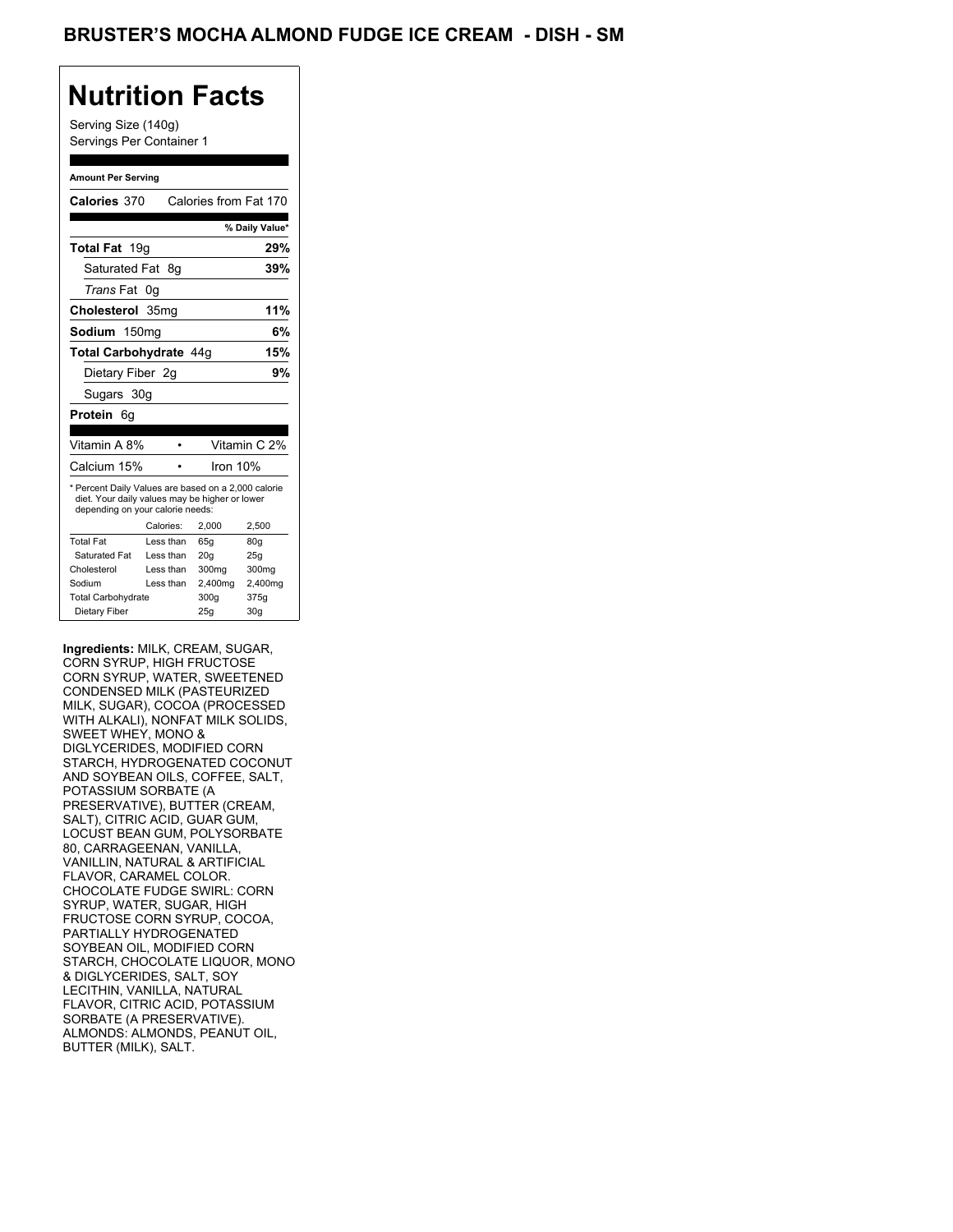### BRUSTER'S MOCHA ALMOND FUDGE ICE CREAM - DISH - REG

# Nutrition Facts

Serving Size (210g) Servings Per Container 1

#### Amount Per Serving

| Calories 550                                                                                                                              |    |           | Calories from Fat 250 |                 |
|-------------------------------------------------------------------------------------------------------------------------------------------|----|-----------|-----------------------|-----------------|
|                                                                                                                                           |    |           |                       | % Daily Value*  |
| Total Fat 28g                                                                                                                             |    |           |                       | 43%             |
| Saturated Fat 12g                                                                                                                         |    |           |                       | 59%             |
| Trans Fat                                                                                                                                 | 0g |           |                       |                 |
| Cholesterol 50mg                                                                                                                          |    |           |                       | 17%             |
| Sodium 230mg                                                                                                                              |    |           |                       | 10%             |
| Total Carbohydrate 66g                                                                                                                    |    |           |                       | 22%             |
| Dietary Fiber 3q                                                                                                                          |    |           |                       | 14%             |
| Sugars 46g                                                                                                                                |    |           |                       |                 |
| Protein 9q                                                                                                                                |    |           |                       |                 |
|                                                                                                                                           |    |           |                       |                 |
| Vitamin A 10%                                                                                                                             |    |           |                       | Vitamin C 4%    |
| Calcium 20%                                                                                                                               |    |           | Iron 20%              |                 |
| * Percent Daily Values are based on a 2,000 calorie<br>diet. Your daily values may be higher or lower<br>depending on your calorie needs: |    |           |                       |                 |
|                                                                                                                                           |    | Calories: | 2.000                 | 2,500           |
| <b>Total Fat</b>                                                                                                                          |    | Less than | 65q                   | 80q             |
| Saturated Fat                                                                                                                             |    | Less than | 20q                   | 25q             |
| Cholesterol                                                                                                                               |    | Less than | 300mg                 | 300mg           |
| Sodium                                                                                                                                    |    | Less than | 2,400mg               | 2,400mg         |
| <b>Total Carbohydrate</b>                                                                                                                 |    |           | 300g                  | 375g            |
| Dietary Fiber                                                                                                                             |    |           | 25q                   | 30 <sub>g</sub> |

Ingredients: MILK, CREAM, SUGAR, CORN SYRUP, HIGH FRUCTOSE CORN SYRUP, WATER, SWEETENED CONDENSED MILK (PASTEURIZED MILK, SUGAR), COCOA (PROCESSED WITH ALKALI), NONFAT MILK SOLIDS, SWEET WHEY, MONO & DIGLYCERIDES, MODIFIED CORN STARCH, HYDROGENATED COCONUT AND SOYBEAN OILS, COFFEE, SALT, POTASSIUM SORBATE (A PRESERVATIVE), BUTTER (CREAM, SALT), CITRIC ACID, GUAR GUM, LOCUST BEAN GUM, POLYSORBATE 80, CARRAGEENAN, VANILLA, VANILLIN, NATURAL & ARTIFICIAL FLAVOR, CARAMEL COLOR. CHOCOLATE FUDGE SWIRL: CORN SYRUP, WATER, SUGAR, HIGH FRUCTOSE CORN SYRUP, COCOA, PARTIALLY HYDROGENATED SOYBEAN OIL, MODIFIED CORN STARCH, CHOCOLATE LIQUOR, MONO & DIGLYCERIDES, SALT, SOY LECITHIN, VANILLA, NATURAL FLAVOR, CITRIC ACID, POTASSIUM SORBATE (A PRESERVATIVE). ALMONDS: ALMONDS, PEANUT OIL, BUTTER (MILK), SALT.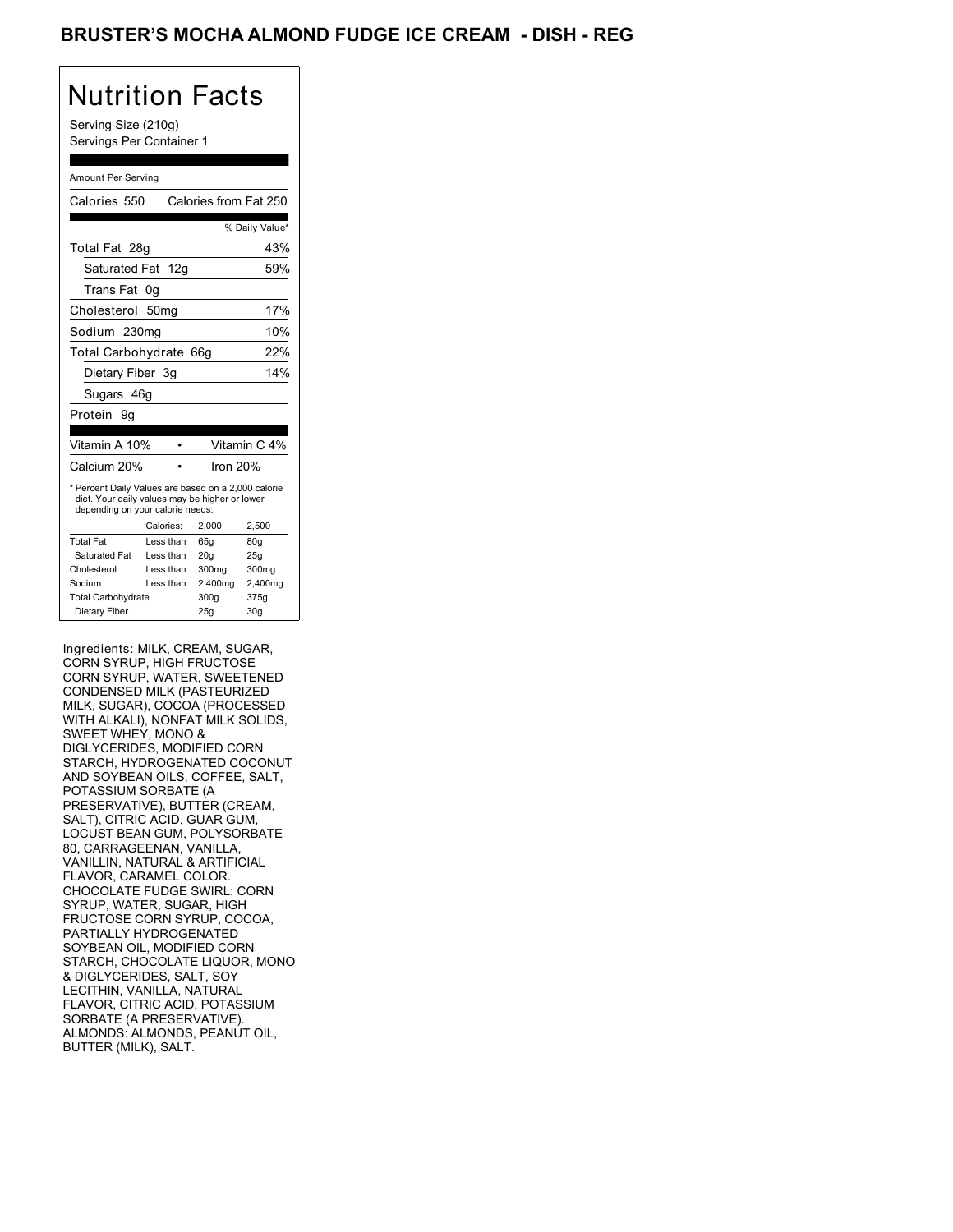### BRUSTER'S MOCHA ALMOND FUDGE ICE CREAM - DISH - LG

## Nutrition Facts

Serving Size (280g) Servings Per Container 1

#### Amount Per Serving

| Calories 740                                                                                                                              |           | Calories from Fat 340 |                 |  |
|-------------------------------------------------------------------------------------------------------------------------------------------|-----------|-----------------------|-----------------|--|
|                                                                                                                                           |           |                       | % Daily Value*  |  |
| Total Fat 38g                                                                                                                             |           |                       | 58%             |  |
| Saturated Fat 16g                                                                                                                         |           |                       | 78%             |  |
| Trans Fat                                                                                                                                 | 0.5g      |                       |                 |  |
| Cholesterol 70mg                                                                                                                          |           |                       | 23%             |  |
| Sodium 310mg                                                                                                                              |           |                       | 13%             |  |
| Total Carbohydrate 88g                                                                                                                    |           |                       | 29%             |  |
| Dietary Fiber 5q                                                                                                                          |           |                       | 18%             |  |
| Sugars 61g                                                                                                                                |           |                       |                 |  |
| Protein 12g                                                                                                                               |           |                       |                 |  |
|                                                                                                                                           |           |                       |                 |  |
| Vitamin A 15%                                                                                                                             |           |                       | Vitamin C 4%    |  |
| Calcium 30%                                                                                                                               |           | Iron 25%              |                 |  |
| * Percent Daily Values are based on a 2,000 calorie<br>diet. Your daily values may be higher or lower<br>depending on your calorie needs: |           |                       |                 |  |
|                                                                                                                                           | Calories: | 2.000                 | 2,500           |  |
| <b>Total Fat</b>                                                                                                                          | Less than | 65q                   | 80q             |  |
| Saturated Fat                                                                                                                             | Less than | 20q                   | 25q             |  |
| Cholesterol                                                                                                                               | Less than | 300mg                 | 300mg           |  |
| Sodium                                                                                                                                    | Less than | 2,400mg               | 2,400mg         |  |
| <b>Total Carbohydrate</b>                                                                                                                 |           | 300q                  | 375g            |  |
| Dietary Fiber                                                                                                                             |           | 25q                   | 30 <sub>g</sub> |  |

Ingredients: MILK, CREAM, SUGAR, CORN SYRUP, HIGH FRUCTOSE CORN SYRUP, WATER, SWEETENED CONDENSED MILK (PASTEURIZED MILK, SUGAR), COCOA (PROCESSED WITH ALKALI), NONFAT MILK SOLIDS, SWEET WHEY, MONO & DIGLYCERIDES, MODIFIED CORN STARCH, HYDROGENATED COCONUT AND SOYBEAN OILS, COFFEE, SALT, POTASSIUM SORBATE (A PRESERVATIVE), BUTTER (CREAM, SALT), CITRIC ACID, GUAR GUM, LOCUST BEAN GUM, POLYSORBATE 80, CARRAGEENAN, VANILLA, VANILLIN, NATURAL & ARTIFICIAL FLAVOR, CARAMEL COLOR. CHOCOLATE FUDGE SWIRL: CORN SYRUP, WATER, SUGAR, HIGH FRUCTOSE CORN SYRUP, COCOA, PARTIALLY HYDROGENATED SOYBEAN OIL, MODIFIED CORN STARCH, CHOCOLATE LIQUOR, MONO & DIGLYCERIDES, SALT, SOY LECITHIN, VANILLA, NATURAL FLAVOR, CITRIC ACID, POTASSIUM SORBATE (A PRESERVATIVE). ALMONDS: ALMONDS, PEANUT OIL, BUTTER (MILK), SALT.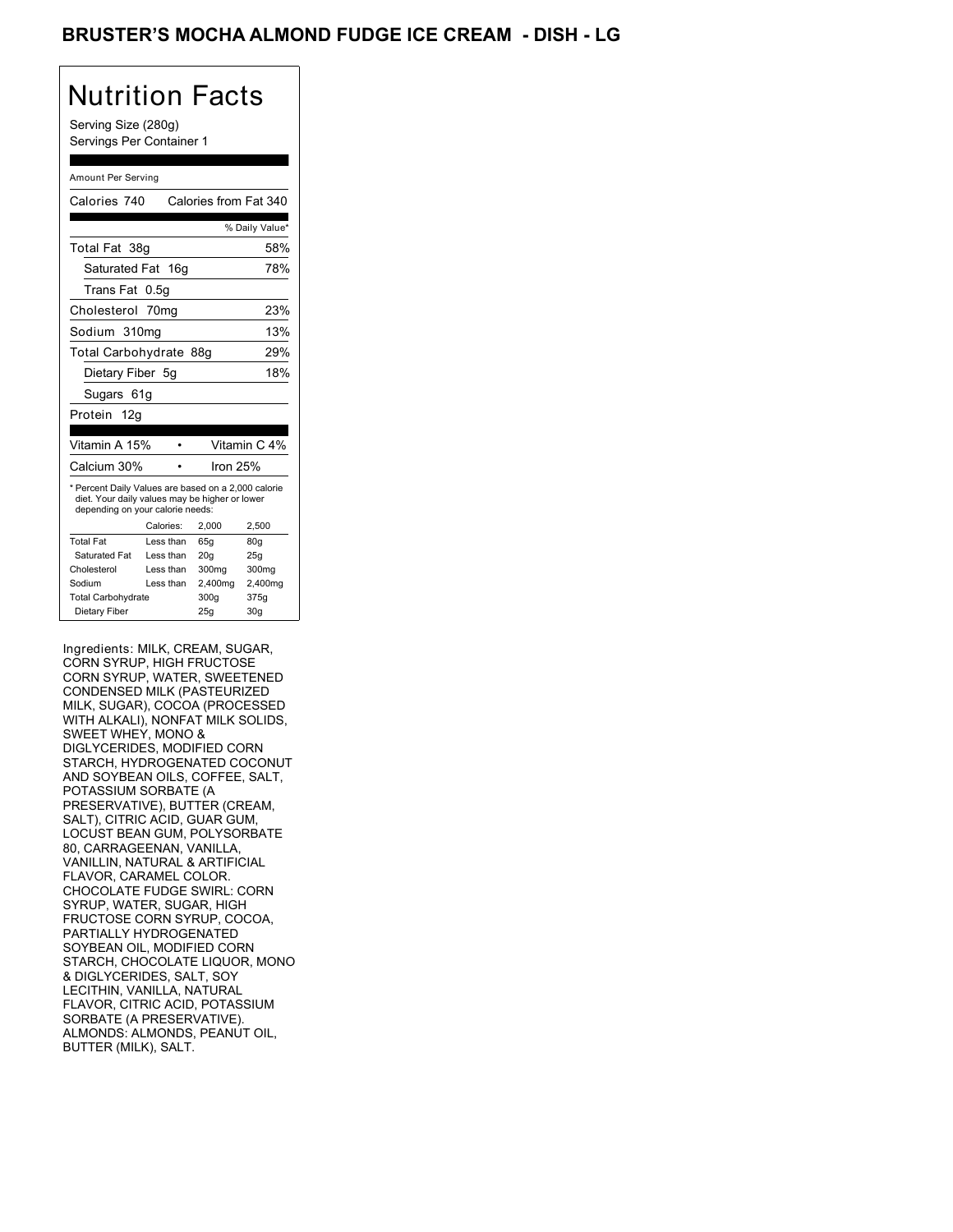### BRUSTER'S MOCHA ALMOND FUDGE ICE CREAM - SUGAR CONE - SM

## Nutrition Facts

Serving Size (153g) Servings Per Container 1

#### Amount Per Serving

| Calories 420           | Calories from Fat 170                               |
|------------------------|-----------------------------------------------------|
|                        | % Daily Value*                                      |
| Total Fat 19g          | 29%                                                 |
| Saturated Fat 8g       | 39%                                                 |
| Trans Fat 0q           |                                                     |
| Cholesterol 35mg       | 11%                                                 |
| Sodium 170mg           | 7%                                                  |
| Total Carbohydrate 56g | 19%                                                 |
| Dietary Fiber 2g       | 9%                                                  |
| Sugars 33g             |                                                     |
| Protein 7q             |                                                     |
| Vitamin A 8%           | Vitamin C 2%                                        |
| Calcium 15%            | Iron 15%                                            |
| diet.                  | * Percent Daily Values are based on a 2,000 calorie |

Ingredients: MILK, CREAM, SUGAR, CORN SYRUP, HIGH FRUCTOSE CORN SYRUP, WATER, SWEETENED CONDENSED MILK (PASTEURIZED MILK, SUGAR), COCOA (PROCESSED WITH ALKALI), NONFAT MILK SOLIDS, SWEET WHEY, MONO & DIGLYCERIDES, MODIFIED CORN STARCH, HYDROGENATED COCONUT AND SOYBEAN OILS, COFFEE, SALT, POTASSIUM SORBATE (A PRESERVATIVE), BUTTER (CREAM, SALT), CITRIC ACID, GUAR GUM, LOCUST BEAN GUM, POLYSORBATE 80, CARRAGEENAN, VANILLA, VANILLIN, NATURAL & ARTIFICIAL FLAVOR, CARAMEL COLOR. CHOCOLATE FUDGE SWIRL: CORN SYRUP, WATER, SUGAR, HIGH FRUCTOSE CORN SYRUP, COCOA, PARTIALLY HYDROGENATED SOYBEAN OIL, MODIFIED CORN STARCH, CHOCOLATE LIQUOR, MONO & DIGLYCERIDES, SALT, SOY LECITHIN, VANILLA, NATURAL FLAVOR, CITRIC ACID, POTASSIUM SORBATE (A PRESERVATIVE). ALMONDS: ALMONDS, PEANUT OIL, BUTTER (MILK), SALT. SUGAR CONE: ENRICHED WHEAT FLOUR (ENRICHED WITH NIACIN, REDUCED IRON, THIAMIN MONONITRATE, RIBOFLAVIN, FOLIC ACID), TAPIOCA FLOUR, SUGAR, VEGETABLE SHORTENING (SOYBEAN AND/OR CANOLA OIL, MODIFIED PALM OIL, SOY LECITHIN, AND/OR PARTIALLY HYDROGENATED SOYBEAN OIL), OAT FIBER AND/OR VEGETABLE FIBER, SALT, CARAMEL COLOR, ARTIFICIAL FLAVOR, SOY LECITHIN.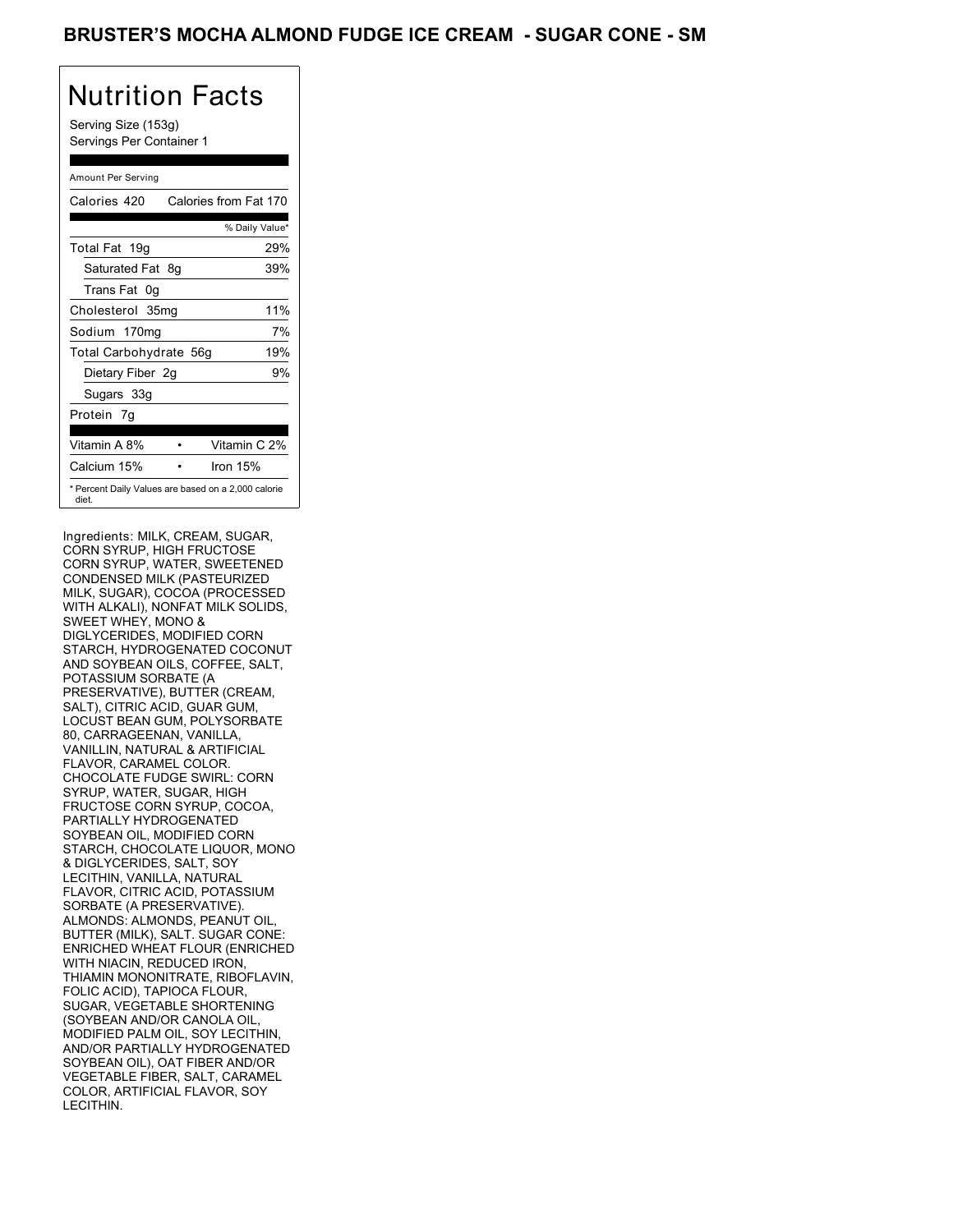### BRUSTER'S MOCHA ALMOND FUDGE ICE CREAM - SUGAR CONE - REG

## Nutrition Facts

Serving Size (223g) Servings Per Container 1

#### Amount Per Serving

| Calories 610           | Calories from Fat 260                               |
|------------------------|-----------------------------------------------------|
|                        | % Daily Value*                                      |
| Total Fat 29g          | 44%                                                 |
| Saturated Fat 12g      | 59%                                                 |
| Trans Fat 0q           |                                                     |
| Cholesterol 50mg       | 17%                                                 |
| Sodium 250mg           | 10%                                                 |
| Total Carbohydrate 78g | 26%                                                 |
| Dietary Fiber 3g       | 14%                                                 |
| Sugars 49g             |                                                     |
| Protein 10q            |                                                     |
| Vitamin A 10%          | Vitamin C 4%                                        |
| Calcium 25%            | Iron 20%                                            |
| diet.                  | * Percent Daily Values are based on a 2,000 calorie |

Ingredients: MILK, CREAM, SUGAR, CORN SYRUP, HIGH FRUCTOSE CORN SYRUP, WATER, SWEETENED CONDENSED MILK (PASTEURIZED MILK, SUGAR), COCOA (PROCESSED WITH ALKALI), NONFAT MILK SOLIDS, SWEET WHEY, MONO & DIGLYCERIDES, MODIFIED CORN STARCH, HYDROGENATED COCONUT AND SOYBEAN OILS, COFFEE, SALT, POTASSIUM SORBATE (A PRESERVATIVE), BUTTER (CREAM, SALT), CITRIC ACID, GUAR GUM, LOCUST BEAN GUM, POLYSORBATE 80, CARRAGEENAN, VANILLA, VANILLIN, NATURAL & ARTIFICIAL FLAVOR, CARAMEL COLOR. CHOCOLATE FUDGE SWIRL: CORN SYRUP, WATER, SUGAR, HIGH FRUCTOSE CORN SYRUP, COCOA, PARTIALLY HYDROGENATED SOYBEAN OIL, MODIFIED CORN STARCH, CHOCOLATE LIQUOR, MONO & DIGLYCERIDES, SALT, SOY LECITHIN, VANILLA, NATURAL FLAVOR, CITRIC ACID, POTASSIUM SORBATE (A PRESERVATIVE). ALMONDS: ALMONDS, PEANUT OIL, BUTTER (MILK), SALT. SUGAR CONE: ENRICHED WHEAT FLOUR (ENRICHED WITH NIACIN, REDUCED IRON, THIAMIN MONONITRATE, RIBOFLAVIN, FOLIC ACID), TAPIOCA FLOUR, SUGAR, VEGETABLE SHORTENING (SOYBEAN AND/OR CANOLA OIL, MODIFIED PALM OIL, SOY LECITHIN, AND/OR PARTIALLY HYDROGENATED SOYBEAN OIL), OAT FIBER AND/OR VEGETABLE FIBER, SALT, CARAMEL COLOR, ARTIFICIAL FLAVOR, SOY LECITHIN.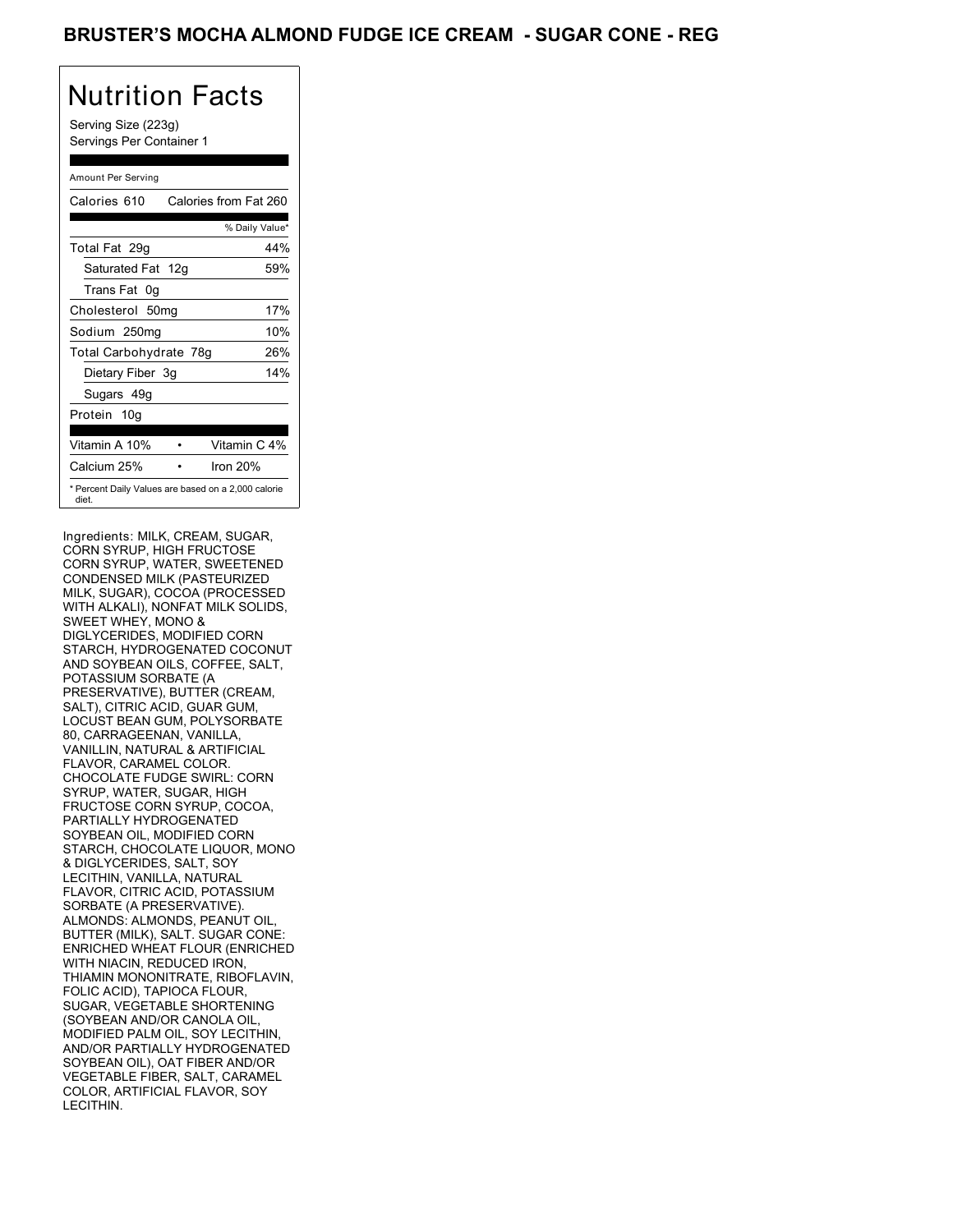## Nutrition Facts

Serving Size (293g) Servings Per Container 1

#### Amount Per Serving

| Calories 790            | Calories from Fat 340                               |
|-------------------------|-----------------------------------------------------|
|                         | % Daily Value*                                      |
| Total Fat 38g           | 58%                                                 |
| Saturated Fat 16g       | 78%                                                 |
| Trans Fat 0.5g          |                                                     |
| Cholesterol 70mg        | 23%                                                 |
| Sodium 330mg            | 14%                                                 |
| Total Carbohydrate 100g | 33%                                                 |
| Dietary Fiber 5g        | 18%                                                 |
| Sugars 64g              |                                                     |
| Protein 13g             |                                                     |
| Vitamin A 15%           | Vitamin C 4%                                        |
| Calcium 30%             | Iron $25%$                                          |
| diet.                   | * Percent Daily Values are based on a 2,000 calorie |

Ingredients: MILK, CREAM, SUGAR, CORN SYRUP, HIGH FRUCTOSE CORN SYRUP, WATER, SWEETENED CONDENSED MILK (PASTEURIZED MILK, SUGAR), COCOA (PROCESSED WITH ALKALI), NONFAT MILK SOLIDS, SWEET WHEY, MONO & DIGLYCERIDES, MODIFIED CORN STARCH, HYDROGENATED COCONUT AND SOYBEAN OILS, COFFEE, SALT, POTASSIUM SORBATE (A PRESERVATIVE), BUTTER (CREAM, SALT), CITRIC ACID, GUAR GUM, LOCUST BEAN GUM, POLYSORBATE 80, CARRAGEENAN, VANILLA, VANILLIN, NATURAL & ARTIFICIAL FLAVOR, CARAMEL COLOR. CHOCOLATE FUDGE SWIRL: CORN SYRUP, WATER, SUGAR, HIGH FRUCTOSE CORN SYRUP, COCOA, PARTIALLY HYDROGENATED SOYBEAN OIL, MODIFIED CORN STARCH, CHOCOLATE LIQUOR, MONO & DIGLYCERIDES, SALT, SOY LECITHIN, VANILLA, NATURAL FLAVOR, CITRIC ACID, POTASSIUM SORBATE (A PRESERVATIVE). ALMONDS: ALMONDS, PEANUT OIL, BUTTER (MILK), SALT. SUGAR CONE: ENRICHED WHEAT FLOUR (ENRICHED WITH NIACIN, REDUCED IRON, THIAMIN MONONITRATE, RIBOFLAVIN, FOLIC ACID), TAPIOCA FLOUR, SUGAR, VEGETABLE SHORTENING (SOYBEAN AND/OR CANOLA OIL, MODIFIED PALM OIL, SOY LECITHIN, AND/OR PARTIALLY HYDROGENATED SOYBEAN OIL), OAT FIBER AND/OR VEGETABLE FIBER, SALT, CARAMEL COLOR, ARTIFICIAL FLAVOR, SOY LECITHIN.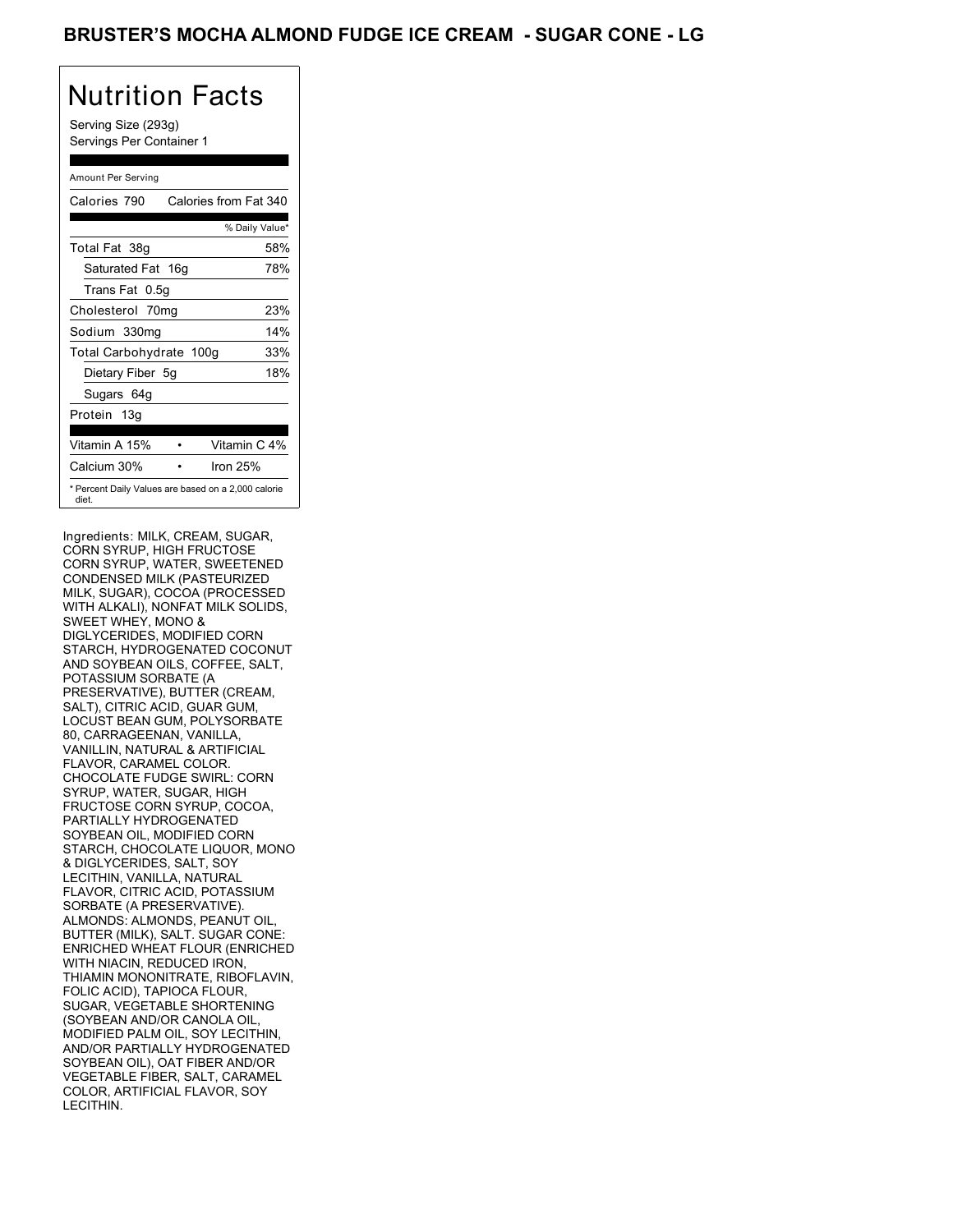### BRUSTER'S MOCHA ALMOND FUDGE ICE CREAM - CAKE CONE - SM

## Nutrition Facts

Serving Size (146g) Servings Per Container 1

#### Amount Per Serving

| Calories 390           | Calories from Fat 170                               |
|------------------------|-----------------------------------------------------|
|                        | % Daily Value*                                      |
| Total Fat 19g          | 29%                                                 |
| Saturated Fat 8g       | 39%                                                 |
| Trans Fat 0g           |                                                     |
| Cholesterol 35mg       | 11%                                                 |
| Sodium 160mg           | 7%                                                  |
| Total Carbohydrate 49g | 16%                                                 |
| Dietary Fiber 2g       | 9%                                                  |
| Sugars 31g             |                                                     |
| Protein 7q             |                                                     |
| Vitamin A 8%           | Vitamin C 2%                                        |
| Calcium 15%            | Iron $15%$                                          |
| diet.                  | * Percent Daily Values are based on a 2,000 calorie |

Ingredients: MILK, CREAM, SUGAR, CORN SYRUP, HIGH FRUCTOSE CORN SYRUP, WATER, SWEETENED CONDENSED MILK (PASTEURIZED MILK, SUGAR), COCOA (PROCESSED WITH ALKALI), NONFAT MILK SOLIDS, SWEET WHEY, MONO & DIGLYCERIDES, MODIFIED CORN STARCH, HYDROGENATED COCONUT AND SOYBEAN OILS, COFFEE, SALT, POTASSIUM SORBATE (A PRESERVATIVE), BUTTER (CREAM, SALT), CITRIC ACID, GUAR GUM, LOCUST BEAN GUM, POLYSORBATE 80, CARRAGEENAN, VANILLA, VANILLIN, NATURAL & ARTIFICIAL FLAVOR, CARAMEL COLOR. CHOCOLATE FUDGE SWIRL: CORN SYRUP, WATER, SUGAR, HIGH FRUCTOSE CORN SYRUP, COCOA, PARTIALLY HYDROGENATED SOYBEAN OIL, MODIFIED CORN STARCH, CHOCOLATE LIQUOR, MONO & DIGLYCERIDES, SALT, SOY LECITHIN, VANILLA, NATURAL FLAVOR, CITRIC ACID, POTASSIUM SORBATE (A PRESERVATIVE). ALMONDS: ALMONDS, PEANUT OIL, BUTTER (MILK), SALT. CAKE CONE: ENRICHED WHEAT FLOUR (ENRICHED WITH NIACIN, REDUCED IRON, THIAMIN MONONITRATE, RIBOFLAVIN, FOLIC ACID), TAPIOCA FLOUR, SUGAR, VEGETABLE OIL SHORTENING (SOYBEAN AND/OR CANOLA OIL, MODIFIED PALM OIL, SOY LECITHIN, AND/OR PARTIALLY HYDROGENATED SOYBEAN OIL), LEAVENING (SODIUM BICARBONATE, AMMONIUM BICARBONATE), SALT, NATURAL FLAVOR, ANNATTO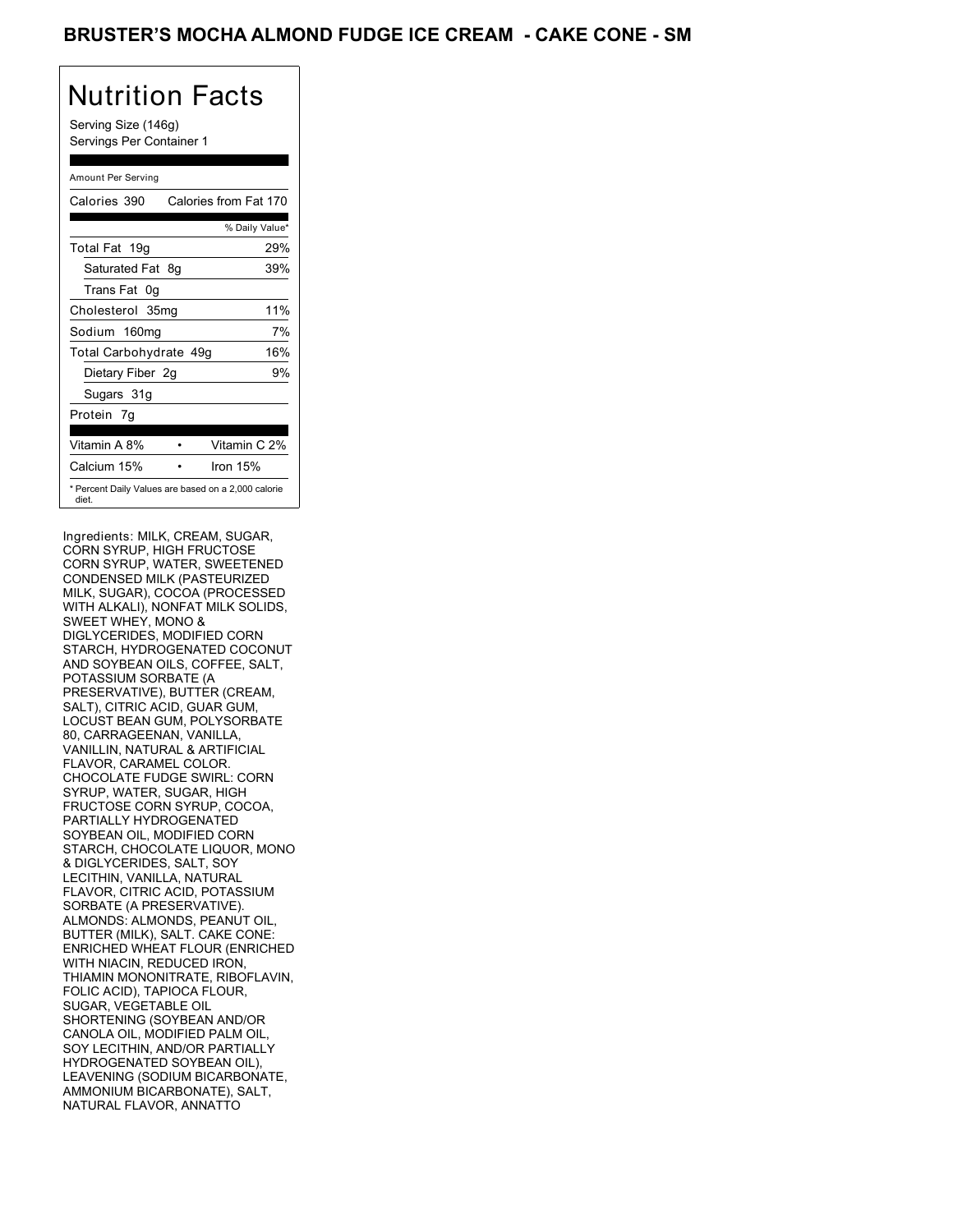### BRUSTER'S MOCHA ALMOND FUDGE ICE CREAM - CAKE CONE - REG

## Nutrition Facts

Serving Size (216g) Servings Per Container 1

#### Amount Per Serving

| Calories 580           | Calories from Fat 260                               |
|------------------------|-----------------------------------------------------|
|                        | % Daily Value*                                      |
| Total Fat 28g          | 44%                                                 |
| Saturated Fat 12g      | 59%                                                 |
| Trans Fat 0q           |                                                     |
| Cholesterol 50mg       | 17%                                                 |
| Sodium 240mg           | 10%                                                 |
| Total Carbohydrate 71g | 24%                                                 |
| Dietary Fiber 3g       | 14%                                                 |
| Sugars 46g             |                                                     |
| Protein 10g            |                                                     |
| Vitamin A 10%          | Vitamin C 4%                                        |
| Calcium 20%            | Iron 20%                                            |
| diet.                  | * Percent Daily Values are based on a 2,000 calorie |

Ingredients: MILK, CREAM, SUGAR, CORN SYRUP, HIGH FRUCTOSE CORN SYRUP, WATER, SWEETENED CONDENSED MILK (PASTEURIZED MILK, SUGAR), COCOA (PROCESSED WITH ALKALI), NONFAT MILK SOLIDS, SWEET WHEY, MONO & DIGLYCERIDES, MODIFIED CORN STARCH, HYDROGENATED COCONUT AND SOYBEAN OILS, COFFEE, SALT, POTASSIUM SORBATE (A PRESERVATIVE), BUTTER (CREAM, SALT), CITRIC ACID, GUAR GUM, LOCUST BEAN GUM, POLYSORBATE 80, CARRAGEENAN, VANILLA, VANILLIN, NATURAL & ARTIFICIAL FLAVOR, CARAMEL COLOR. CHOCOLATE FUDGE SWIRL: CORN SYRUP, WATER, SUGAR, HIGH FRUCTOSE CORN SYRUP, COCOA, PARTIALLY HYDROGENATED SOYBEAN OIL, MODIFIED CORN STARCH, CHOCOLATE LIQUOR, MONO & DIGLYCERIDES, SALT, SOY LECITHIN, VANILLA, NATURAL FLAVOR, CITRIC ACID, POTASSIUM SORBATE (A PRESERVATIVE). ALMONDS: ALMONDS, PEANUT OIL, BUTTER (MILK), SALT. CAKE CONE: ENRICHED WHEAT FLOUR (ENRICHED WITH NIACIN, REDUCED IRON, THIAMIN MONONITRATE, RIBOFLAVIN, FOLIC ACID), TAPIOCA FLOUR, SUGAR, VEGETABLE OIL SHORTENING (SOYBEAN AND/OR CANOLA OIL, MODIFIED PALM OIL, SOY LECITHIN, AND/OR PARTIALLY HYDROGENATED SOYBEAN OIL), LEAVENING (SODIUM BICARBONATE, AMMONIUM BICARBONATE), SALT, NATURAL FLAVOR, ANNATTO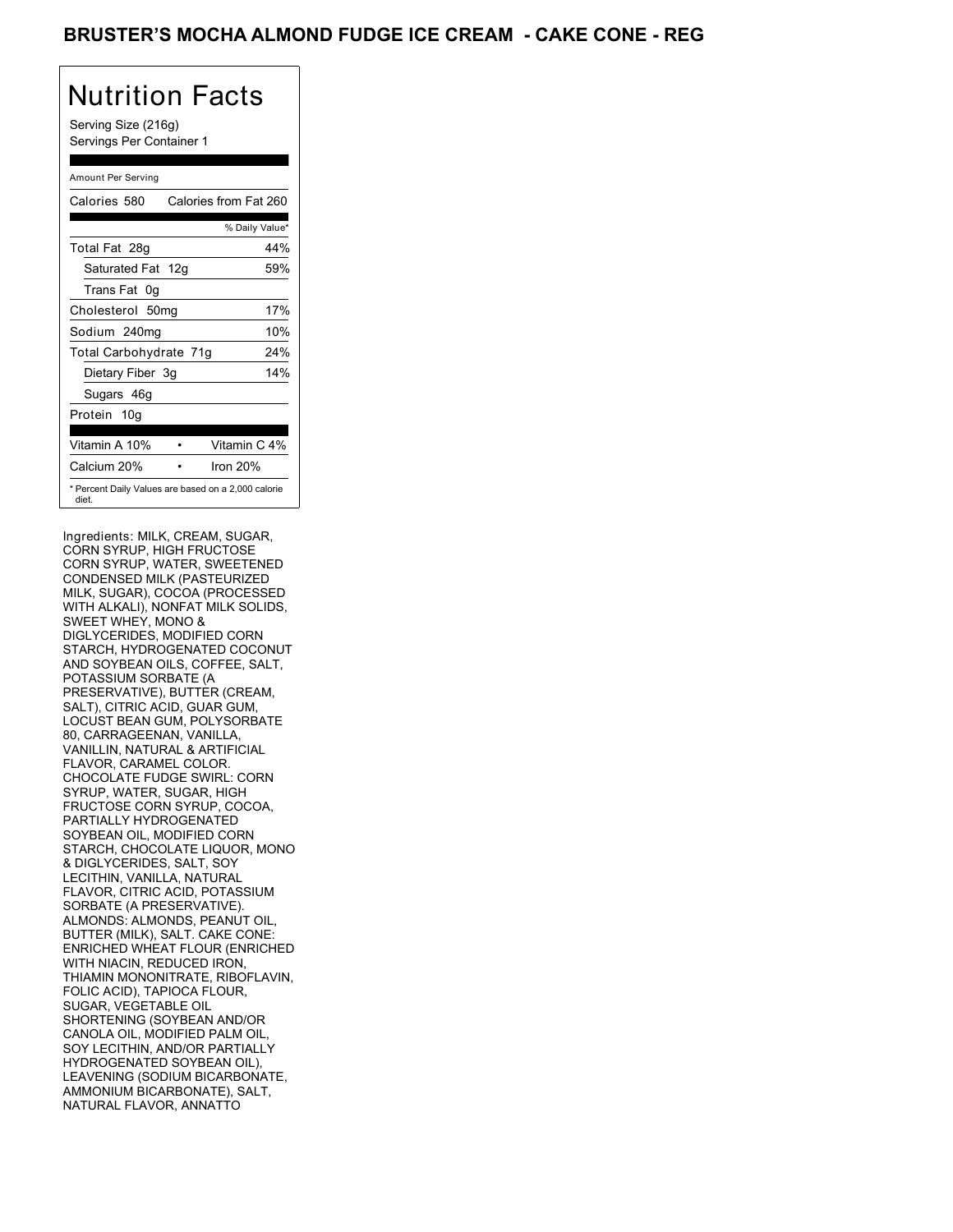### BRUSTER'S MOCHA ALMOND FUDGE ICE CREAM - CAKE CONE - LG

## Nutrition Facts

Serving Size (286g) Servings Per Container 1

#### Amount Per Serving

| Calories 760           | Calories from Fat 340                               |
|------------------------|-----------------------------------------------------|
|                        | % Daily Value*                                      |
| Total Fat 38g          | 58%                                                 |
| Saturated Fat 16g      | 78%                                                 |
| Trans Fat 0.5g         |                                                     |
| Cholesterol 70mg       | 23%                                                 |
| Sodium 320mg           | 13%                                                 |
| Total Carbohydrate 93g | 31%                                                 |
| Dietary Fiber 5g       | 18%                                                 |
| Sugars 61g             |                                                     |
| Protein 13g            |                                                     |
| Vitamin A 15%          | Vitamin C 4%                                        |
| Calcium 30%            | Iron $25%$                                          |
| diet.                  | * Percent Daily Values are based on a 2,000 calorie |

Ingredients: MILK, CREAM, SUGAR, CORN SYRUP, HIGH FRUCTOSE CORN SYRUP, WATER, SWEETENED CONDENSED MILK (PASTEURIZED MILK, SUGAR), COCOA (PROCESSED WITH ALKALI), NONFAT MILK SOLIDS, SWEET WHEY, MONO & DIGLYCERIDES, MODIFIED CORN STARCH, HYDROGENATED COCONUT AND SOYBEAN OILS, COFFEE, SALT, POTASSIUM SORBATE (A PRESERVATIVE), BUTTER (CREAM, SALT), CITRIC ACID, GUAR GUM, LOCUST BEAN GUM, POLYSORBATE 80, CARRAGEENAN, VANILLA, VANILLIN, NATURAL & ARTIFICIAL FLAVOR, CARAMEL COLOR. CHOCOLATE FUDGE SWIRL: CORN SYRUP, WATER, SUGAR, HIGH FRUCTOSE CORN SYRUP, COCOA, PARTIALLY HYDROGENATED SOYBEAN OIL, MODIFIED CORN STARCH, CHOCOLATE LIQUOR, MONO & DIGLYCERIDES, SALT, SOY LECITHIN, VANILLA, NATURAL FLAVOR, CITRIC ACID, POTASSIUM SORBATE (A PRESERVATIVE). ALMONDS: ALMONDS, PEANUT OIL, BUTTER (MILK), SALT. CAKE CONE: ENRICHED WHEAT FLOUR (ENRICHED WITH NIACIN, REDUCED IRON, THIAMIN MONONITRATE, RIBOFLAVIN, FOLIC ACID), TAPIOCA FLOUR, SUGAR, VEGETABLE OIL SHORTENING (SOYBEAN AND/OR CANOLA OIL, MODIFIED PALM OIL, SOY LECITHIN, AND/OR PARTIALLY HYDROGENATED SOYBEAN OIL), LEAVENING (SODIUM BICARBONATE, AMMONIUM BICARBONATE), SALT, NATURAL FLAVOR, ANNATTO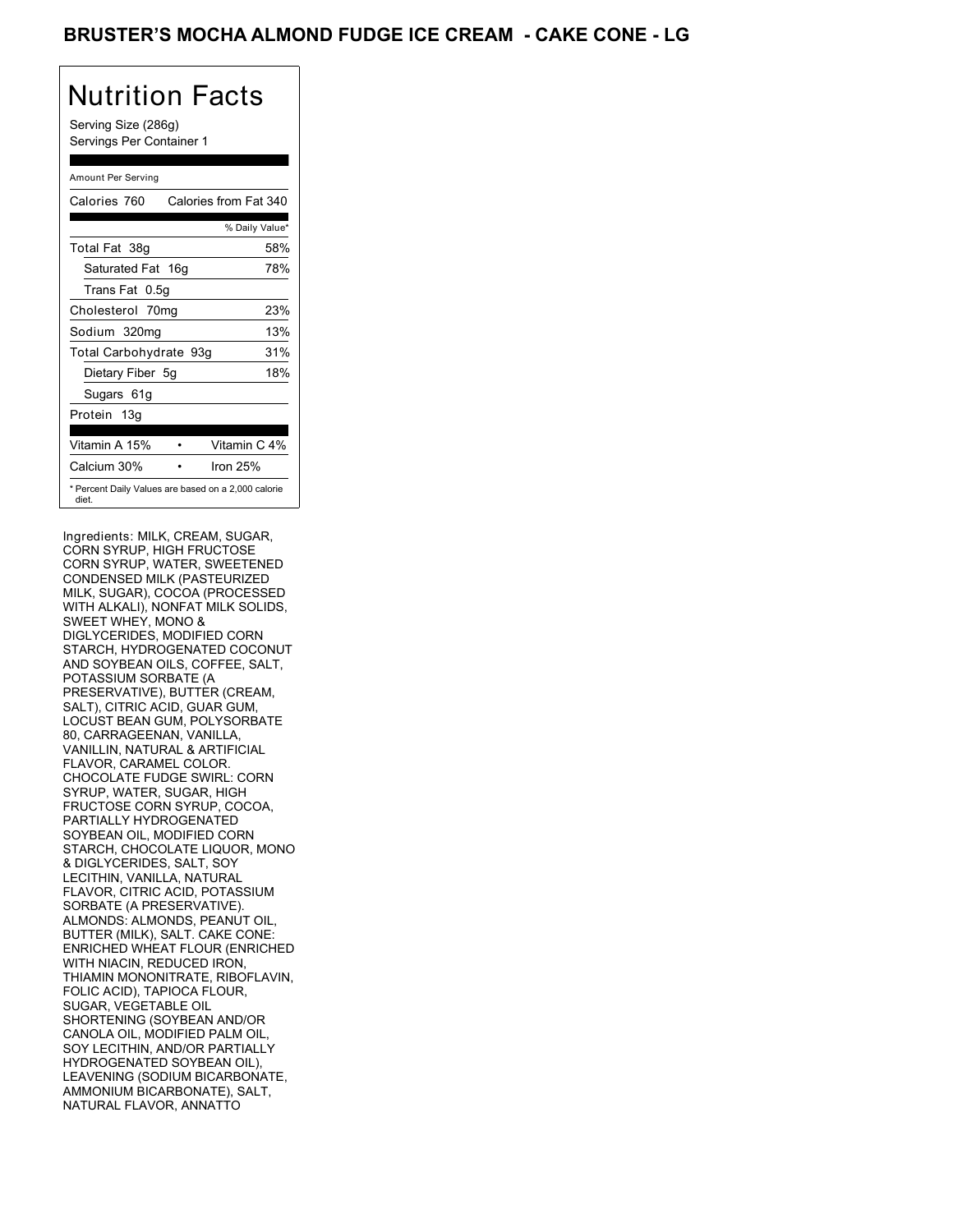### BRUSTER'S MOCHA ALMOND FUDGE ICE CREAM - WAFFLE CONE - SM

## Nutrition Facts

Serving Size (170g) Servings Per Container 1

#### Amount Per Serving

| Calories 500           | Calories from Fat 200                               |
|------------------------|-----------------------------------------------------|
|                        | % Daily Value*                                      |
| Total Fat 22g          | 34%                                                 |
| Saturated Fat 9g       | 43%                                                 |
| Trans Fat 0q           |                                                     |
| Cholesterol 40mg       | 14%                                                 |
| Sodium 150mg           | 6%                                                  |
| Total Carbohydrate 67g | 22%                                                 |
| Dietary Fiber 2g       | 9%                                                  |
| Sugars 41g             |                                                     |
| Protein 8q             |                                                     |
| Vitamin A 8%           | Vitamin C 2%                                        |
| Calcium 15%            | Iron 15%                                            |
| diet.                  | * Percent Daily Values are based on a 2,000 calorie |

Ingredients: MILK, CREAM, SUGAR, CORN SYRUP, HIGH FRUCTOSE CORN SYRUP, WATER, SWEETENED CONDENSED MILK (PASTEURIZED MILK, SUGAR), COCOA (PROCESSED WITH ALKALI), NONFAT MILK SOLIDS, SWEET WHEY, MONO & DIGLYCERIDES, MODIFIED CORN STARCH, HYDROGENATED COCONUT AND SOYBEAN OILS, COFFEE, SALT, POTASSIUM SORBATE (A PRESERVATIVE), BUTTER (CREAM, SALT), CITRIC ACID, GUAR GUM, LOCUST BEAN GUM, POLYSORBATE 80, CARRAGEENAN, VANILLA, VANILLIN, NATURAL & ARTIFICIAL FLAVOR, CARAMEL COLOR. CHOCOLATE FUDGE SWIRL: CORN SYRUP, WATER, SUGAR, HIGH FRUCTOSE CORN SYRUP, COCOA, PARTIALLY HYDROGENATED SOYBEAN OIL, MODIFIED CORN STARCH, CHOCOLATE LIQUOR, MONO & DIGLYCERIDES, SALT, SOY LECITHIN, VANILLA, NATURAL FLAVOR, CITRIC ACID, POTASSIUM SORBATE (A PRESERVATIVE). ALMONDS: ALMONDS, PEANUT OIL, BUTTER (MILK), SALT. WAFFLE CONE: ENRICHED BLEACHED WHEAT FLOUR (ENRICHED WITH NIACIN, REDUCED IRON, THIAMIN MONONITRATE, RIBOFLAVIN, FOLIC ACID), SUGAR, VEGETABLE SHORTENING (PARTIALLY HYDROGENATED SOYBEAN AND COTTONSEED OILS), WHOLE EGG, ARTIFICIAL FLAVOR (INCLUDING MALTODEXTRIN, MODIFIED CORNSTARCH, BUTTER, BUTTERMILK), DEXTROSE, SOY LECITHIN, ARTIFICIAL VANILLA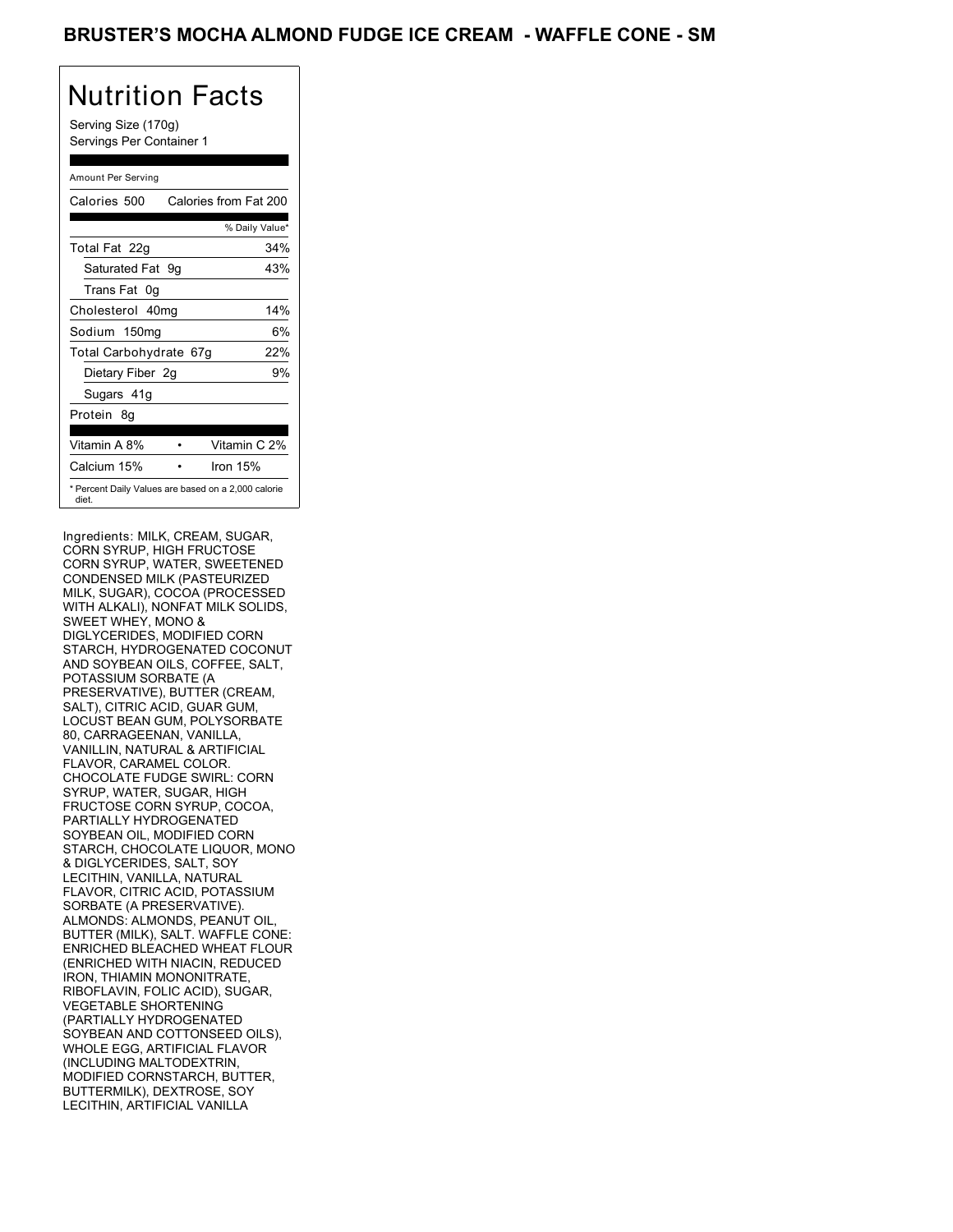### BRUSTER'S MOCHA ALMOND FUDGE ICE CREAM - WAFFLE CONE - REG

## Nutrition Facts

Serving Size (240g) Servings Per Container 1

#### Amount Per Serving

| Calories 680           |  | Calories from Fat 280                               |
|------------------------|--|-----------------------------------------------------|
|                        |  | % Daily Value*                                      |
| Total Fat 31g          |  | 48%                                                 |
| Saturated Fat 12g      |  | 62%                                                 |
| Trans Fat 0q           |  |                                                     |
| Cholesterol 60mg       |  | 20%                                                 |
| Sodium 230mg           |  | 10%                                                 |
| Total Carbohydrate 89g |  | 30%                                                 |
| Dietary Fiber 3g       |  | 14%                                                 |
| Sugars 56g             |  |                                                     |
| Protein 11g            |  |                                                     |
|                        |  |                                                     |
| Vitamin A 10%          |  | Vitamin C 4%                                        |
| Calcium 20%            |  | Iron 20%                                            |
| diet.                  |  | * Percent Daily Values are based on a 2,000 calorie |

Ingredients: MILK, CREAM, SUGAR, CORN SYRUP, HIGH FRUCTOSE CORN SYRUP, WATER, SWEETENED CONDENSED MILK (PASTEURIZED MILK, SUGAR), COCOA (PROCESSED WITH ALKALI), NONFAT MILK SOLIDS, SWEET WHEY, MONO & DIGLYCERIDES, MODIFIED CORN STARCH, HYDROGENATED COCONUT AND SOYBEAN OILS, COFFEE, SALT, POTASSIUM SORBATE (A PRESERVATIVE), BUTTER (CREAM, SALT), CITRIC ACID, GUAR GUM, LOCUST BEAN GUM, POLYSORBATE 80, CARRAGEENAN, VANILLA, VANILLIN, NATURAL & ARTIFICIAL FLAVOR, CARAMEL COLOR. CHOCOLATE FUDGE SWIRL: CORN SYRUP, WATER, SUGAR, HIGH FRUCTOSE CORN SYRUP, COCOA, PARTIALLY HYDROGENATED SOYBEAN OIL, MODIFIED CORN STARCH, CHOCOLATE LIQUOR, MONO & DIGLYCERIDES, SALT, SOY LECITHIN, VANILLA, NATURAL FLAVOR, CITRIC ACID, POTASSIUM SORBATE (A PRESERVATIVE). ALMONDS: ALMONDS, PEANUT OIL, BUTTER (MILK), SALT. WAFFLE CONE: ENRICHED BLEACHED WHEAT FLOUR (ENRICHED WITH NIACIN, REDUCED IRON, THIAMIN MONONITRATE, RIBOFLAVIN, FOLIC ACID), SUGAR, VEGETABLE SHORTENING (PARTIALLY HYDROGENATED SOYBEAN AND COTTONSEED OILS), WHOLE EGG, ARTIFICIAL FLAVOR (INCLUDING MALTODEXTRIN, MODIFIED CORNSTARCH, BUTTER, BUTTERMILK), DEXTROSE, SOY LECITHIN, ARTIFICIAL VANILLA